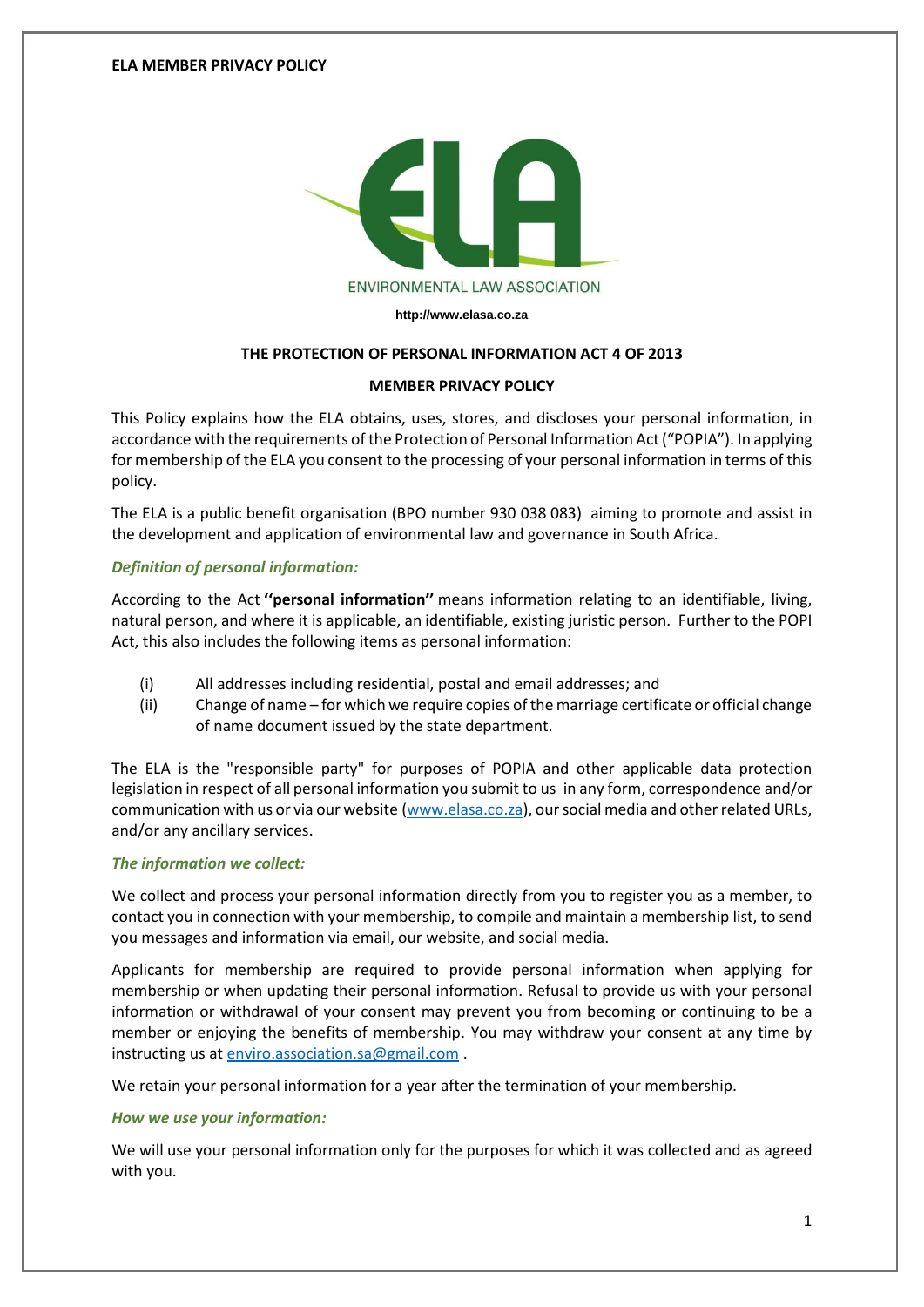## **ELA MEMBER PRIVACY POLICY**

This may include:

- (i) To gather contact information and confirm or verify your identity;
- (ii) In connection with ELA notifications, newsletters, benefits, services, website, social media, events and resources, and events and resources of other persons or organisations in the environmental sector;
- (iii) For FICA purposes (the detection and prevention of fraud, crime, money laundering or other malpractice);
- (iv) For accounting, audit, record keeping, research and statistical purposes; and
- (v) For the exercise or protection of our legal rights and interests.

# *Disclosure of information:*

We may disclose your personal information to our service providers who are involved in the delivery of products or services to us or to you or in respect of which you have otherwise consented to disclosure. We have agreements in place to ensure that they comply with the privacy requirements as required by POPIA.

We may also disclose your information:

- (i) Where we have a duty or a right to disclose in terms of law or industry codes; or
- (ii) Where we believe it is necessary to protect our rights.

It remains your responsibility to ensure that the information you share on our website and social media may be shared. This specifically relates to likes, comments, tags, reviews etc. Information shared in this fashion may be used by our organisation and processed.

## *Cookies:*

Our website uses cookies. They are placed by software that operates on our servers, and by software operated by third parties whose services we use.

We use cookies in the following ways:

- to track how you use our website.
- to keep you signed-in on our website.
- To generally gather website user behaviour
- Browsing activity
- Geographical information

## *Third-party advertising:*

Our organisation policy allows for third parties to market on our website from time to time. You hereby indemnify and hold us harmless in the event that a third party company uses your information in contradiction to the Act.

## *Information Security:*

We are legally obliged to provide adequate protection for the personal information we hold and to stop unauthorized access and use of personal information. We will, on an on-going basis, continue to review our security controls and related processes to ensure that your personal information remains secure.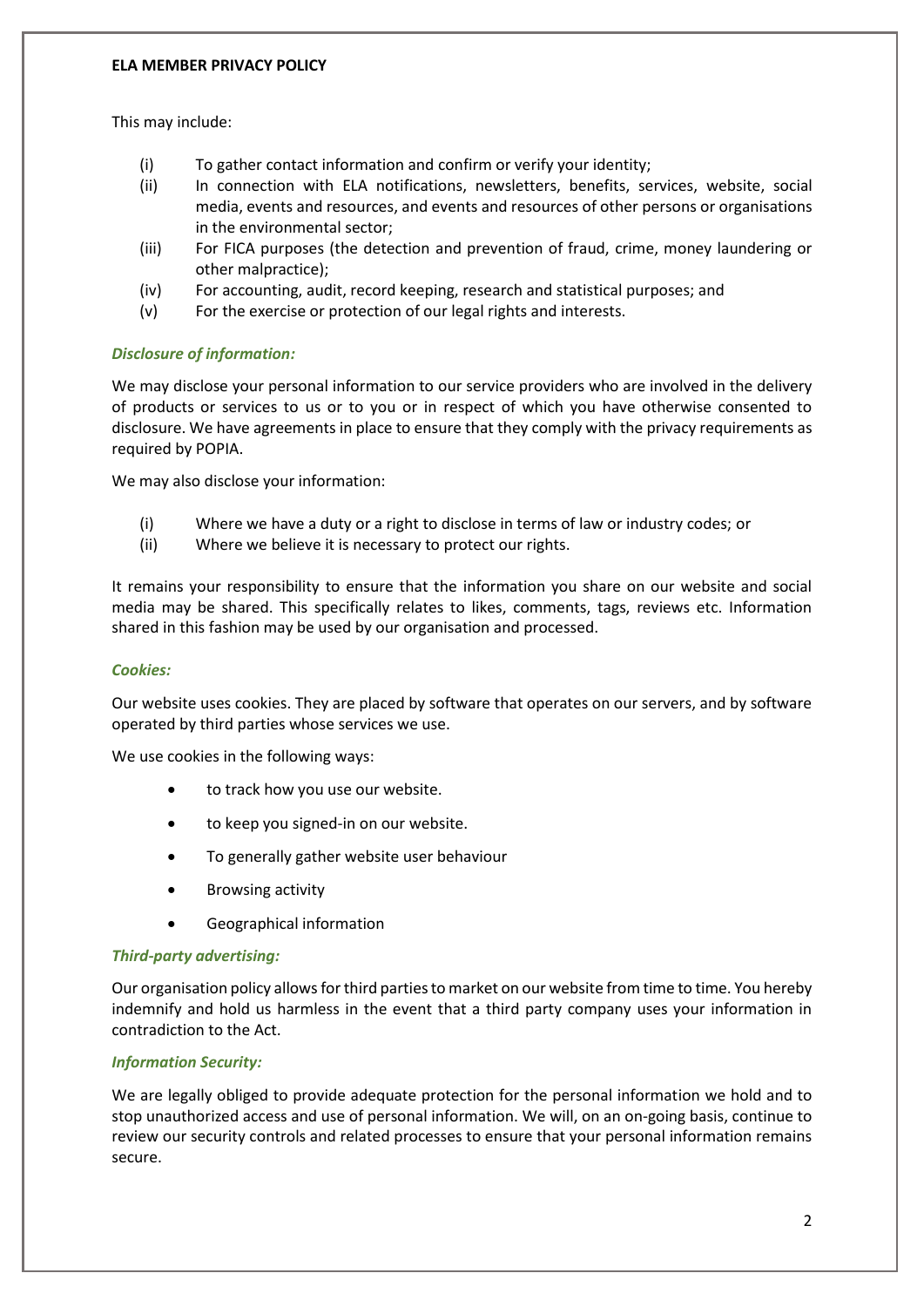### **ELA MEMBER PRIVACY POLICY**

Our security policies and procedures cover:

- (i) Physical security;
- (ii) Computer and network security;
- (iii) Access to records;
- (iv) Secure communications;
- (v) Security in contracting out activities or functions, including secure cloud storage outside the RSA on Dropbox or like server;
- (vi) Retention and disposal of information;
- (vii) Acceptable usage of personal information;
- (viii) Governance and regulatory issues;
- (ix) Monitoring access and usage of private information; and
- (x) Investigating and reacting to security incidents.

When we contract with third parties, we impose appropriate security, privacy, and confidentiality obligations on them to ensure that personal information for which we are responsible is kept secure.

We will ensure that anyone to whom we pass your personal information agrees to treat your information with the same level of protection as we are obliged to.

## *Your Rights: Access to information*

You have the right to request a copy of the personal information we hold about you. To do this, simply contact us at the numbers/addresses provided below and specify what information you require. We may need a copy of your ID document to confirm your identity before providing details of your personal information.

### *Correction of your information:*

You have the right to ask us to update, correct or delete your personal information. We will require a copy of your ID document to confirm your identity before making changes to personal information we may hold about you. We would appreciate it if you would keep your personal information accurate and updated.

### *Complaints:*

If you feel that the approach to the processing of your information is unreasonable, you have the right to lodge a complaint to the Information Regulator (South Africa) whose contact details are as follows:

Mr Marks Thibela, Chief Executive Officer, 33 Hoofd Street Forum III, 3rd Floor Braampark P.O Box 31533 Braamfontein, Johannesburg, 2017.

Tel No. +27 (0) 10 023 5207, Cell No. +27 (0) 82 746 4173[. inforeg@justice.gov.za](mailto:inforeg@justice.gov.za)

### *How to contact us:*

If you have any queries about this notice; you need further information about our privacy practices; wish to withdraw consent; exercise preferences or access or correct your personal information, please contact the Information Officer.

The elected ELA Secretary is registered as the Information Officer and is committed to protecting your privacy and ensuring that your personal information is collected and used properly, lawfully, and transparently.

Information Officer :Prof Willemien du Plessis [\(Willemien.DuPlessis@nwu.ac.za\)](mailto:Willemien.DuPlessis@nwu.ac.za)